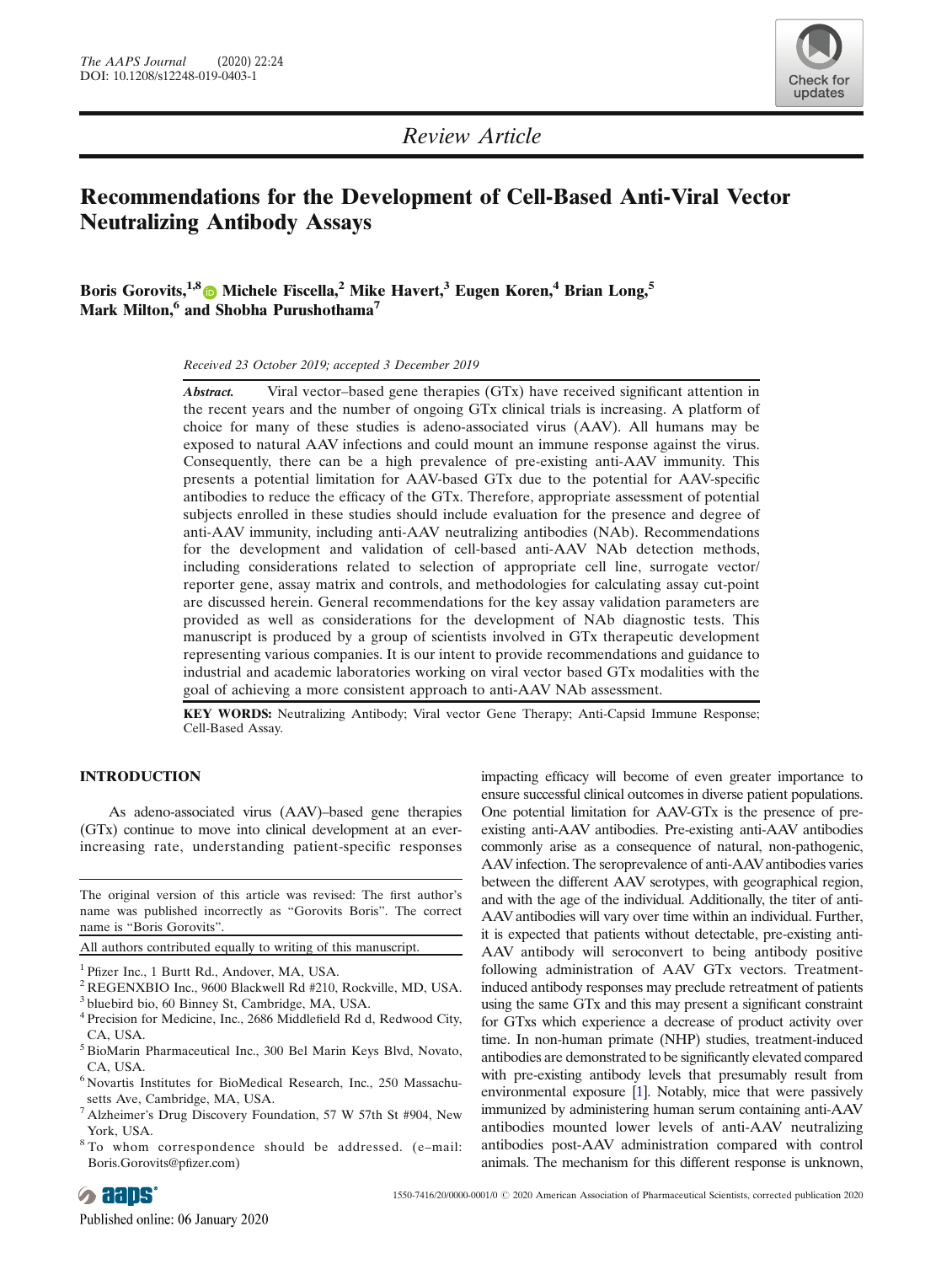although it is reasonable to speculate that this is due to a difference in the clearance of AAVs in the presence of pre-existing anti-AAV antibodies [[2](#page-7-0), [3\]](#page-7-0). It is also important to note that other factors in the blood may hinder vector transduction efficiency. These nonantibody-based inhibitors of transduction have not been fully characterized and may include shed AAV receptors, small molecules, or innate immune mechanisms [\[4](#page-7-0)–[6\]](#page-7-0).

Regardless of the nature of the inhibitory factors, they may operate in one or more ways to prevent vector uptake into target tissue, inhibition of endosomal escape, interference with nuclear trafficking, or otherwise inhibit capsid processing and transfer of genetic material to the target cell nucleus [\[7](#page-7-0)]. Figure [1](#page-2-0) describes the steps involved in viral vector transduction and areas where vectorspecific antibody or other factors may inhibit AAV gene transfer [\[4,](#page-7-0) [8](#page-7-0)–[20\]](#page-7-0). Even though the mechanisms for the inhibition of vector uptake and transgene expression may be diverse, these factors are collectively described as neutralizing. This article focuses on cellbased assays designed to detect anti-AAV antibodies that may neutralize the efficacy of AAV-based GTx. In addition to antibody-based immunity, a possibility of pre-existing and treatment-induced cellular immune response against GTx viral vector has been reported [[21](#page-7-0)–[23\]](#page-7-0) and is commonly assessed by Enzyme-Linked ImmunoSpot analytical platform [\[23\]](#page-7-0). The potential impact of viral vector cellular immune response on GTx efficacy and safety at this time is fully understood and will be outside of the scope for this review manuscript.

Multiple assay methodologies have been developed to measure AAV gene transfer inhibitory factors. Prior publications variously refer to the readout for these assays as total antibody titers (TAb), neutralizing antibodies (NAb), neutralizing titers, neutralizing factors, or inhibitors of transduction [[24](#page-7-0)–[30\]](#page-8-0). The NAbs are a sub-class of the total antibodies, along with non-neutralizing antibodies. The diversity of assays (including assay methodologies, sensitivities, and titer calculations) limits the utility of comparing results across studies.

It is generally understood that pre-existing anti-AAV antibodies have a negative impact on the efficacy of viral vector GTx; however, the influence of pre-existing antibodies on the outcome of AAV gene transfer has not been fully elucidated, and no clear or consistent relationship between antibody titers, neutralizing or total, and the impact on efficacy has been demonstrated. In fact, various methodologies for AAV GTx treatment enrollment are currently applied by sponsors in ongoing clinical trials where some are based on the presence of anti-AAV NAb, some based on the presence of total anti-AAV antibody (TAb), and some do not apply either NAB or TAb. For example, neutralizing titers as low as 1:1 have been described as having an inhibitory impact on AAV vector transduction [\[31\]](#page-8-0). In some cases, low titers have resulted in decreased therapeutic efficacy when compared with patients with no evidence of pre-existing NAbs [\[21](#page-7-0)], and titers as low as 1:5 have completely blocked liver transduction [[32](#page-8-0)]. However, not all studies in published literature indicate that low antibody titers have a negative impact on efficacy. A recent study in NHP has reported a threshold of an anti-AAV9 Ab titer (detected in a TAb assay) of 1:400 above which a diminishing transduction of an AAV9 GTx was observed [\[33\]](#page-8-0). The concern that the presence of pre-existing antibodies may negatively impact the safety and efficacy of AAV GTx has led to the use of anti-AAVantibody titer as an exclusion criterion in clinical trials and for therapeutic use [\[34\]](#page-8-0). However, the suitability of using an anti-AAV Ab titer is unclear. In clinical trials of an anti-AAV5-hFIX GTx, it has been

noted that there was no impact of titers of pre-existing anti-AAV5 antibodies (detected in a NAb assay) that were  $\lt 1:340$  (the highest titer observed) on the treatment efficacy, which has led to the inclusion of patients in subsequent studies regardless of their pre-existing anti-AAV5 antibody status or titer [\[35\]](#page-8-0). Therefore, published evidence points to contradictory results for the impact of anti-AAVantibodies on the efficacy of AAV GTx. Whether this is due to the different viral vectors used, different patient populations, source of animals used, the route of administration, differences in the assays used, or how the titers are calculated and reported is unknown.

Cell-based assays have been developed to detect antibodies capable of neutralizing vector transduction [\[28\]](#page-8-0). These assays are commonly used to identify animals (usually NHP) or patients with no, or low, titers of pre-existing neutralizing antibodies in order to maximize the possibility of cellular transduction. This article describes the design and conduct of cell-based neutralizing antibody (NAb) assays used for the development of AAV-based GTx, although some of the principles will apply to other viral vectors such as Adenovirus (Ad), herpes simplex virus (HSV), and Lentivirus. In addition, the important factors that should be taken into account when developing and validating cell-based anti-AAV NAb assays will be summarized. The use of these assays applies equally to the assessment of pre-existing and treatment-emergent antibodies.

Assessing the different methodologies and understanding assay variability is an important first step in developing a validated antibody test method. Ideally, it would be beneficial to be able to standardize the format and conduct of NAb assays in order to compare the data generated across different AAV-based GTx of the same serotype. There are several factors that currently would preclude generating a standard assay that could be used for all AAV GTx of the same serotype. These factors include, but are not limited to:

- Lack of true reference standard materials
- Lack of a standardized cell line and/or other critical assay components
- Differences in sample matrix, sample collection, processing, and storage
- Lack of a harmonized analytical procedure

## CURRENT ANTI-AAV NEUTRALIZING ANTIBODY ASSAY METHODOLOGIES

A number of different methods have been developed for the detection of neutralizing anti-AAV antibodies and their impact on the efficacy of the AAV GTx. The majority of the published NAb methods describe in vitro cell-based methods where the level of transduction in animal  $\left[32\right]$  or human  $\left[24, 27-29, 36, 37\right]$  $\left[24, 27-29, 36, 37\right]$  $\left[24, 27-29, 36, 37\right]$  $\left[24, 27-29, 36, 37\right]$  $\left[24, 27-29, 36, 37\right]$  $\left[24, 27-29, 36, 37\right]$  $\left[24, 27-29, 36, 37\right]$  $\left[24, 27-29, 36, 37\right]$  $\left[24, 27-29, 36, 37\right]$  cells is measured by the expression of a reporter gene carried by an AAV vector. The most common reporter genes used in cell-based NAb assays are, from least to most sensitive, green fluorescent protein (GFP), LacZ, and luciferase [[29](#page-8-0), [38](#page-8-0), [39\]](#page-8-0). Alternatively, the AAV GTx itself can be used in the neutralization assay, with the endpoint being expression of the transgene mRNA or protein (i.e., in a similar or identical manner to an activity assay used in AAV GTx release testing). The ability of the assay to detect low titer NAb may depend on the specific characteristics of the reporter gene used in the assay [[40](#page-8-0)]. Although NAb assays may be fundamentally similar to drug product release tests designed to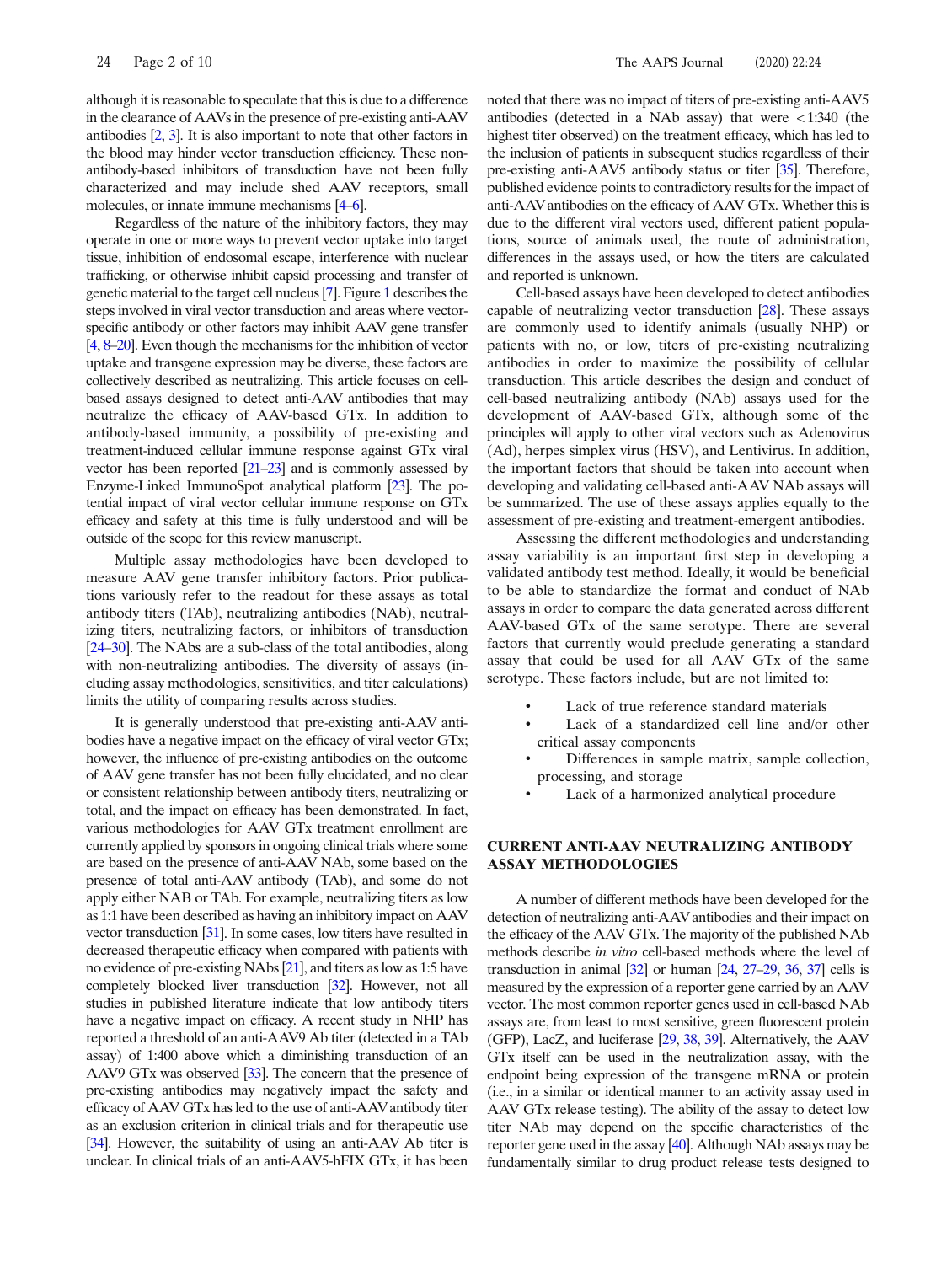<span id="page-2-0"></span>

Fig. 1. Steps involved in viral vector transduction and areas where vector specific antibody or other factors may inhibit transgene expression [[4,](#page-7-0) [8](#page-7-0)–[20](#page-7-0)]

evaluate AAV GTx potency, the latter are typically not based on the use of a reporter gene. Recently, alternative NAb methods have been developed that do not rely on the measurement of transgene expression. These methods generally assess the binding of AAV vectors to the target cells and do not evaluate all the steps involved in the vector transduction that could potentially be affected by the presence of anti-AAV-specific NAbs [\[38\]](#page-8-0) or their uptake by cells [[2\]](#page-7-0).

Cell-based NAb assays are low throughput and lengthy (i.e., taking 2 or more days). In the example described by Kruzik et al. [[41\]](#page-8-0), the NAb assay involves several steps, including seeding of cells and, after an appropriate incubation period, infection with a helper adenovirus 5 in diluted serum samples pre-incubated with AAV luciferase reporter construct. The ability of the NAb that may be present in samples to inhibit viral vector construct's ability to infect cells is then assessed by measuring the activity of the expressed luciferase reporter protein.

Of special interest are the approaches used to determine the levels of NAbs. Many labs determine the level of NAbs present in a sample by serially diluting the sample and plotting the fold dilution against the corresponding level of the reporter gene expression. Using the resulting curves, the "50% inhibition titers" are determined based on the highest sample dilution achieving the 50% inhibition of the viral vector transduction in comparison with the negative control (NC) sample and are considered to be a measure of the NAb activity [\[27](#page-8-0), [29](#page-8-0)]. This approach is similar to that taken to assess the potency of an antibody for its target (i.e., the calculation of the  $IC_{50}$ ). The calculation of 50% inhibition may not reflect a biologically relevant patient response, but is used to ensure an accurate determination of the values by measuring the response in the linear phase of the sigmoidal concentration effect relationship where small changes in concentration may have a large impact on the  $IC_{50}$  readout. Although a biologically relevant patient response may occur at 90% inhibition, it is not possible to determine accurately the concentration that causes this level of inhibition due to the relatively small change in response that occurs over a relatively large range of concentration. Additionally, assay variability limits the ability of an assay to measure accurately the response at low and high levels of inhibition. The approach of determining NAb titer based on the 50% inhibition threshold is well established, relatively simple and convenient, and broadly applied. This approach also has several drawbacks and, ultimately, clinical (or animal) data correlating NAb titers and efficacy are required in order to be able to properly interpret the data generated from the in vitro NAb assay [[21,](#page-7-0) [42](#page-8-0)]. Alternative approaches to assess NAb presence based on statistically defined cut-point are discussed later in the manuscript [\[28](#page-8-0), [29](#page-8-0)].

Another point to note is that these approaches are described as measuring NAb present in a sample. However, without the use of a step that confirms the neutralization is specifically due to the presence of an antibody, the data from such assays should be reported as "neutralizing activity" rather than being attributed to NAbs. Although this alternative definition can be regarded as being pedantic, it is important to note this distinction in order to avoid confusion as to what the assay specifically measures. The immunoglobulin nature of observed inhibition activity may be confirmed by testing a sample after IgG/IgM components of the assay matrix are removed. This approach will remove both neutralizing and non-neutralizing antibodies. Since, nonneutralizing anti-AAV antibodies have shown to increase the transduction efficiency of some AAV-based GTx [[32\]](#page-8-0), the value of data generated after the removal of anti-AAV antibodies is questionable. From a patient perspective, what is important is the extent of neutralization that would prevent clinical benefit. From a drug development perspective, what is important is whether transduction inhibition is due to the presence of neutralization antibodies or other factors and how these can be mitigated to allow effective treatment.

#### CONSIDERATIONS FOR ASSAY DESIGN

#### Viral Reporter Vectors

The AAV vector used to assess the impact of neutralizing factors on transduction is a critical aspect of the assay design. As mentioned previously, the majority of the cell-based NAb assays use a surrogate viral vector to assess the impact of neutralizing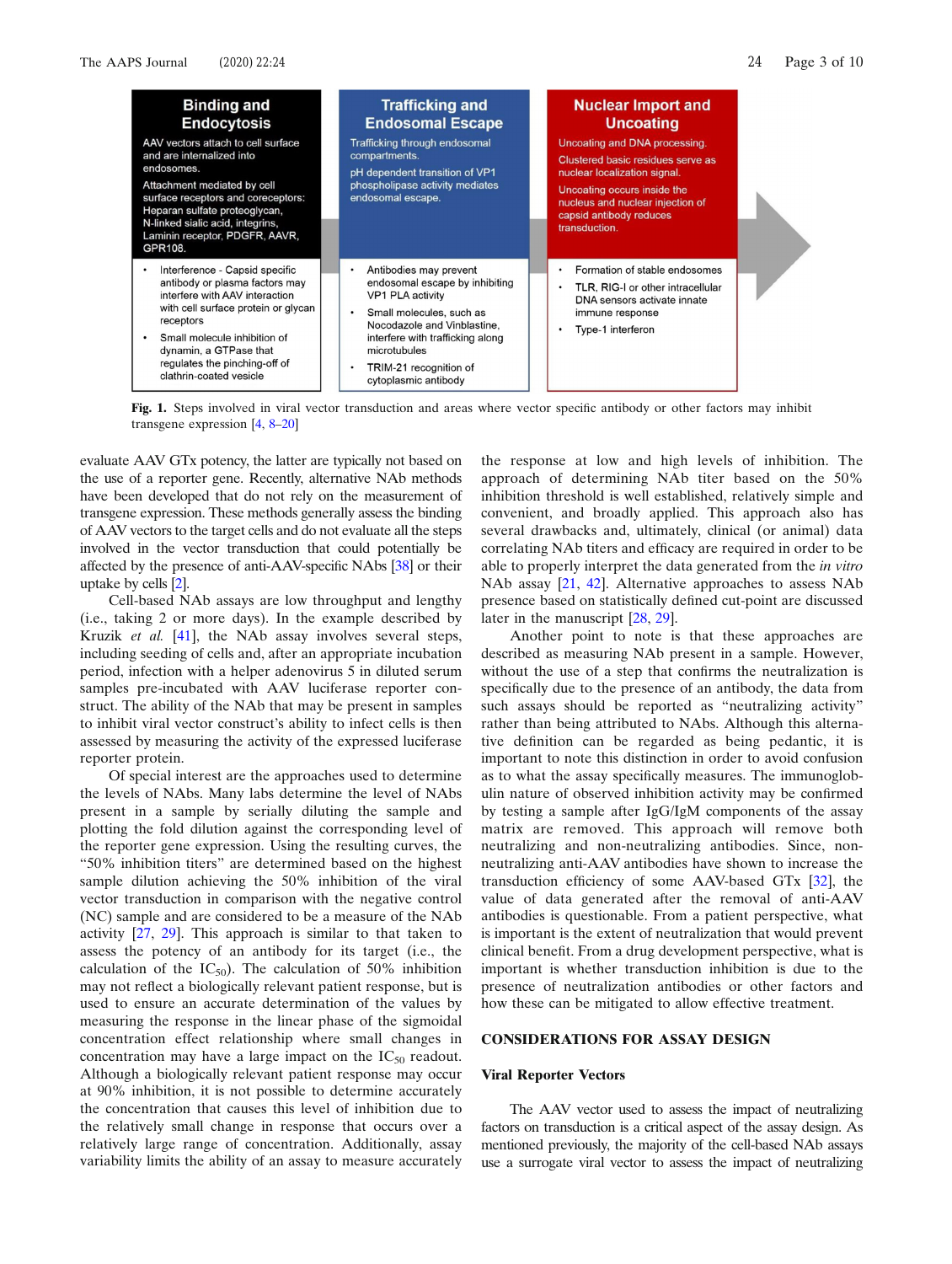factors on the transduction of the viral delivery-based GTx. These surrogates use the same AAV serotype as that used for the GTx treatment. However, instead of carrying the therapeutic transgene, the surrogate vector contains a transgene cassette for the expression of an enzyme or other type of a reporter gene, including LacZ, luciferase, and GFP. The luciferase-based reporter gene constructs are recommended as these are easy to use and are highly sensitive [\[43](#page-8-0)]. The applicability of the surrogate vector should be established experimentally by showing that addition of the GTx of interest reduces the expression of the reporter gene by competing for the same uptake mechanism(s). The results of such experiments should be documented in the method performance report.

The amount of reporter GTx viral vector spiked into the sample relative to the number of cells used in the test (viral vector particle per cell) is one of the critical factors defining NAb assay sensitivity. To provide the desired assay sensitivity, the optimal amount of viral vector used should be determined based upon the presumed amount of detectable anti-AAV antibodies that will be present in the samples, a knowledge of the transduction efficiency of the viral reporter GTx vector, and a knowledge of the relationship of extent of transgene protein expression and signal response in the detection assay.

#### Cell Line

A variety of cell types have been used for cell-based NAb assays used in support of GTx therapeutics. These include HEK293, HeLa, and HuH7 cell lines with HEK293 being the most widespread. Often, the cell type chosen for a NAb assay is the same as that used for the potency assay as part of the Drug Product batch release testing.

Here, it is proposed that when possible, HEK293 cells should be used assuming that the AAV serotype used for the GTx can adequately and reproducibly transduce this cell line. The ability of both the GTx viral vector and the reporter viral vector to transduce the cell line should be demonstrated experimentally and documented in the method development or validation report. Better understanding of the mechanism of the AAV-based GTx viral vector cellular uptake could lead to a selection of a cell line to be used in an assay that is more efficient at monitoring the efficiency of the viral vector transduction which, in turn, could result in a more sensitive and overall more appropriate NAb assay.

In addition to the cell type, other critical methodological details need to be considered. These include cell density per well, cell passage number, duration of incubation with the viral vector and tested sample, viability and confluence level of the cells used in the test, and a need for any cell line pretreatment, e.g., with chemical such as etoposide. The impact of these variables on the performance of an assay is unknown. Consequently, best practices cannot be recommended at this point in time. However, the bioanalyst should, wherever possible, assess the impact of these factors on the performance of the assay and document whether they have an impact or not in the method performance report.

## Assay Controls

Similar to other immunogenicity assessment assays, methods designed to detect anti-GTx NAb activity require suitability controls, including positive (PC) and negative (NC) controls. Both polyclonal and monoclonal anti-viral vector-specific PC reagents have been used [[28\]](#page-8-0). A selection of nonhuman commercial antibodies developed against a particular viral serotype is available, including AAV5, AAV8, or AAV9. These reagents tend to be polyclonal. The use of commercially available PC reagents is generally regarded as acceptable although the use of proprietary PC reagents may be needed, particularly when working with non-natural (i.e., engineered) vector serotypes. When using a PC reagent, regardless of whether it is commercially available or proprietary, it is critical to demonstrate the ability of the reagent to effectively neutralize the viral vector of interest. From a practical point of view, a monoclonal reagent that inhibits the viral vector from binding to a cell surface protein, being internalized, and subsequently transfecting the cell, may be preferred although utility of a monoclonal PC can be limited if multiple mechanisms of cellular uptake of the viral vector into the cell are possible. Polyclonal PCs also have limitations as these will contain a mixture of neutralizing and non-neutralizing anti-viral vector antibodies. Changes in the relative amounts of neutralizing and nonneutralizing antibodies may change the overall transduction efficiency and hence make it challenging to generate an acceptable positive control.

Due to the presence of pre-existing anti-AAV-antibodies, it is unlikely that a commercial pooled serum would be feasible for the preparation of a NC reagent. The NC reagent is commonly produced by pooling individual sera from several (e.g., 20) NAb-negative donors. Alternatively, individual samples may be screened for the presence of AAV-specific TAb. Consequently, the preparation of the assay NC pool will require the collection of a large amount of serum samples from many subjects. Alternatively, the NC reagent could be generated by depleting sera of the anti-AAV antibodies by passing the serum over a column or incubating the serum with magnetic beads to which the relevant AAV serotype is immobilized. However, it should be noted that this approach has the potential to generate a NC reagent that may not be representative of a true biological matrix as it is artificially depleted of any material that can bind to the AAV viral vector, including any binding antibody as well as other unknown factors resulting in an increased risk that all test samples would be reported as positive for the anti-AAV antibodies. The presence of AAVs in the pooled sera may also have an impact on the response in the NAb assay by either binding to the anti-AAV antibodies or by competing with the viral vector containing the reporter gene for uptake into the cell.

In order to monitor assay performance, each assay run is expected to include NC and PC samples where PC is commonly tested at low (LPC), and high (HPC) concentrations. The use of a mid-concentration positive control is optional. Alternatively, PC sample may be diluted as part of the titration test of screen-positive samples.

The PC simply functions to show that the assay is performing acceptably and is not used to quantitate the level of NAb that is present in an unknown sample; serial dilution of the PC may not be required.

#### Assay Matrix

The most readily collected assay matrices are serum and plasma. Consequently, these matrices have been used for the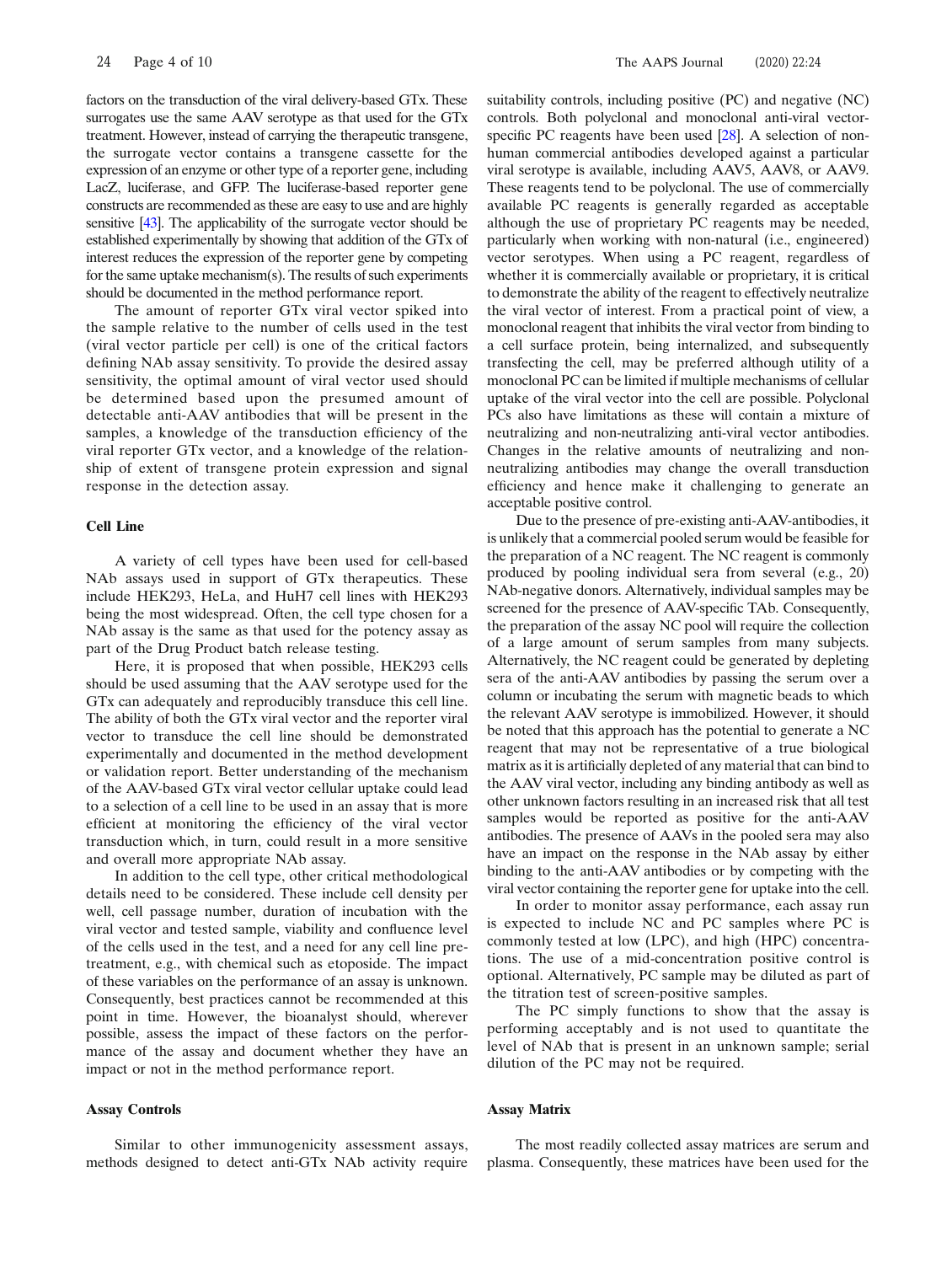determination of the presence of anti-AAV antibodies. While relevant for the determination of the presence or absence of pre-existing anti-AAV antibodies for GTx that are administered systemically, they may be less relevant for GTx that are administered directly into tissues. Matrices such as cerebrospinal fluid (CSF, for intrathecal administration), synovial fluid (for intra-articular administration), or vitreous humor or aqueous humor (for intraocular administration) may potentially be more relevant for the determination of the presence of pre-existing anti-AAV antibodies in these cases, although collection of such samples may be challenging. Whereas it is feasible to collect plasma or serum samples and screen those samples to determine whether a potential patient has a low titer of anti-AAV antibodies and hence is eligible for the administration of the GTx, it is not feasible to do so for GTx administered directly into a tissue. It may not be ethical to obtain vitreous, CSF, or synovial fluid without the benefit of the potential efficacy derived from the administration of the GTx. Due to logistical challenges related to the need to deliver samples to a bioanalytical laboratory for analysis, the potential patient may be subject to two separate surgeries. Consequently, it is important to understand the relationship between the titer of anti-AAV antibodies in these special matrices and serum or plasma so that serum or plasma could be used as a surrogate for the anti-AAV antibody titers at the site of treatment. In an example of intracerebroventricularly administered cerliponase alfa enzyme replacement therapy, transient and low titer anti-drug antibodies (ADAs) were detected in the CSF [[44\]](#page-8-0). ADAs in the CSF were lower in titer than those observed in the plasma and were not detected when plasma samples were determined to be ADA-negative. In this case, it may be concluded that antibody in tissue is likely to be derived from a peripheral source and a *de novo* antibody production in tissues other than lymph nodes is not likely. Based on this example and in general, it can be appropriate to view plasma or serum as a surrogate for tissue antibody presence.

The need for a surrogate matrix may also be based on the inability to generate a large pool of NC material for tissue-based matrices such as vitreous fluid.

For serum and plasma samples, it is important to understand the potential impact of anti-coagulants on the NAb assay performance. For example, heparin is known to interfere with the viral vector transduction of HeLa or HEK293 cells and therefore, heparin-containing plasma matrix should be avoided, or the use of heparin prior to the administration of the GTx may need to be contraindicated [[45\]](#page-8-0). It has also been noted that glycans may be involved in the uptake of certain AAVs by cells [\[46\]](#page-8-0).

It is important to collect sufficient volume of blood (or other matrices) that will enable analysis of the sample. Although the amount of serum or plasma that is required for the NAb or binding antibody assay is relatively small (e.g., 50 to 200  $\mu$ L), the total volume of sample may be impactful for some population types, for example in pediatric studies where the overall blood volume that can be collected will be extremely limited.

#### Sample Dilution Scheme

The most commonly used dilution scheme for a titration assay involves serial two- or threefold dilutions.

The number of serial dilutions can vary from assay to assay; however, 7 dilution steps are commonly used. The minimal required dilution (MRD) of the assay is directly related to the resulting NAb assay sensitivity and is one of the critical assay quality attributes. MRD values in the range of 1:5 to 1:20 have been described [[39](#page-8-0), [47\]](#page-8-0) and we recommend that an MRD of less than 1:20 is used. Limitations on the sample volume that can be collected may have an impact on the selection of the MRD to be used. Based on the FDA Immunogenicity Testing of Therapeutic Protein Products guidance recommendations, all sample dilutions, including initial MRD step and other sample pre-treatment steps, if applicable, should be included in the calculation of the final reported titer value [[48](#page-8-0)].

Anti-AAV NAb titers can range from very low to very high values. Anti-AAV2 NAb titers ranging from < 1:2 to 1:28,000 have been observed in serum from healthy donors [[49\]](#page-8-0). Consequently, a large number of dilution steps may be required to determine the NAb titer if the accurate determination of high titers is required. The inclusion of a large number of dilution steps in the assay will have an impact on the throughput of the assay and may be prohibitively expensive. An alternative approach may be to use twofold dilutions for the first 2 or 3 dilution steps (i.e., if an accurate assessment of low titer antibodies is required) with a fourfold or higher dilution scheme being used for subsequent dilution steps. Alternative approaches such as reporting titers as being greater than the highest dilution tested or the utilization of a dilution scheme based upon the results of a binding Ab titer assay could be considered. Such approaches will help to increase throughput and lower costs. For example, when conducting pre-treatment screening of patients, an exact NAb titer value may not be required, unless titer value is used for subject stratification purposes. If subjects with positive titer (as defined in study protocol) are excluded, it may be appropriate to state that a subject titer is greater than the inclusion titer value.

#### KEY VALIDATION PARAMETERS

## **Sensitivity**

The sensitivity of the anti-AAV NAb assay should be calculated in a similar manner to that of other anti-drug antibody assays. The approach to the determination of the assay sensitivity has previously been described in detail [[50\]](#page-8-0).

Although current regulatory guidance [[48](#page-8-0)] recommends that the ADA assay has a sensitivity of 100 ng/mL of the antitherapeutic antibody, this may not be feasible or advisable for an anti-AAV NAb assay. The intrinsic variability of a cellbased assay may make it difficult to achieve this desired sensitivity [[51\]](#page-8-0). Additionally, there is no clear understanding of the relevance of the desired level of sensitivity to the clinical signals, including treatment safety and efficacy. The required sensitivity of the therapeutic specific assay will depend upon the levels of the AAV GTx present in the sample, the levels of endogenous AAV present in the sample, and the number of anti-AAV antibodies that are required to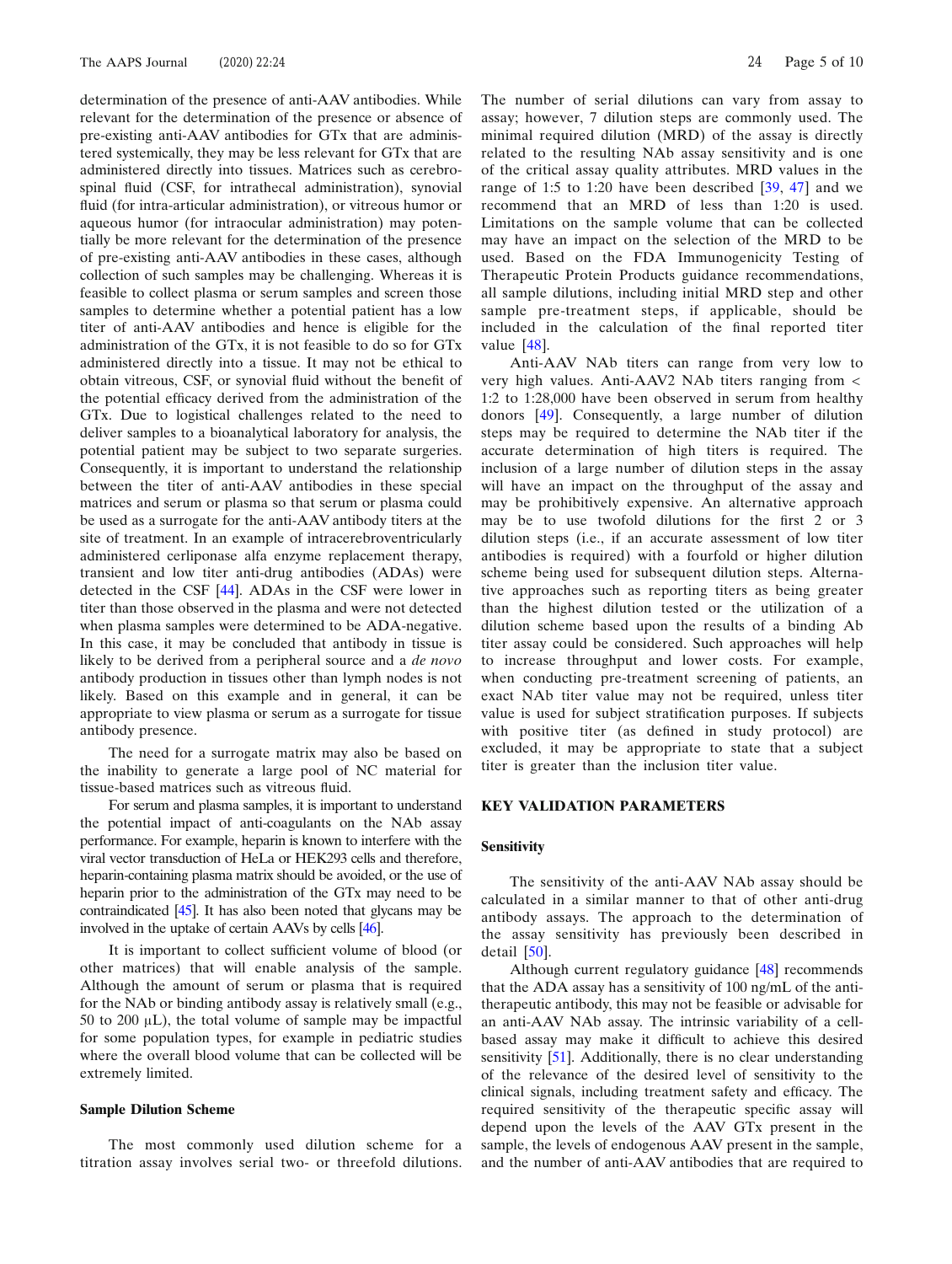ablate the ability of the one single viral vector to transduce the cell. Currently, there is a dearth of information on many of these factors and hence, it is not possible to make an accurate assessment of the required assay sensitivity.

#### Specificity of Neutralizing Activity

As discussed previously, the overall neutralizing activity of a sample results from a balance of the neutralization of viral vector transduction by antibodies and non-antibody factors and the potential enhancement of transduction by binding antibodies. Consequently, although it may be of interest to show that the neutralization activity is due specifically to anti-AAV antibodies, such a confirmatory step may not be necessary. If an irrelevant antibody is used to determine the specificity of the NAb assay, it is advisable to use a monoclonal antibody that does not recognize any AAVs. The use of pooled sera may be confounded by cross-reactivity of anti-AAV antibodies with multiple AAV serotypes (e.g., AAV2, AAV6, AAV8, and AAV9) [[52\]](#page-8-0).

If it is necessary to show that the neutralization activity is due to anti-AAV antibodies, several approaches can be taken. Firstly, a non-specific antibody-mediated neutralization can be evaluated by the use of an irrelevant antibody. Secondly, the immunoglobulin fraction can be depleted from the sample by passing the sample over a column or magnetic beads containing Protein A, Protein G, or Protein L. Thirdly, a conventional competitive inhibition approach can be used, where an empty vector or vector containing an irrelevant transgene is added to compete with the reporter gene-bearing viral vector [\[28](#page-8-0)].

It should be noted that determining the specificity of the response will be costly and time-consuming and may use large amounts of assay reagents. Consequently, the sponsor should determine whether such efforts markedly add to the interpretation of the data prior to performing such steps.

## Precision

Monitoring of the precision of the assay is commonly based on the assessment of the intra- and inter-assay %CV of the raw signal and signal/noise (S/N) ratios. Each sample can be tested as a duplicate or higher number of replicates. Interassay assessment needs to include several (e.g., 3 or more) plates tested by 2 or more analysts on different days. For cellbased assays, an intra- and inter-assay precision of less than 25% and 35%, respectively, is recommended [[51\]](#page-8-0). The exact value of the %CV may depend on the control type, e.g., HPC and LPC. For example, tighter precision limits (e.g., 20% CV) can be set for the mid-level PC (if used) and HPC as these are expected to generate a relatively high degree of inhibition in the NAb assay. A higher %CV limit (e.g., not to exceed 30% for intra assay) may be set for the LPC and/or NC.

#### Selectivity

Selectivity is an important quality attribute of the assay. Selectivity assessment commonly includes testing of the LPC reagent recovery in samples collected from healthy or study-

relevant individuals. Ideally, 10 or more NAb-negative samples should be selected for the assessment.

In the selectivity assessment, at least 80% of selected NAb-negative individual samples should score positive when spiked with the LPC (e.g., 8 out of 10 tested samples score NAb-positive) and similarly 80% of unspiked individual samples should score NAb-negative.

## Matrix Interference

Related to the selectivity assessment, it is recommended to consider evaluation of assay performance in samples of varying quality (e.g., hemolytic, lipemic, and icteric sera). Although the FDA guidance on method validation of immunogenicity assays [[48\]](#page-8-0) states that the impact of factors such as hemoglobin (hemolysis), lipids (lipemia), and bilirubin (icterus) should be evaluated, it is unclear as to how such compounds will interfere with an ELISA or cell-based assay, especially given the marked sample dilution that is performed on the unknown sample. Generally, the evaluation of these interferences is not viewed as a critical test and can be omitted from the method validation. Of greater importance will be the impact of certain medications or anticoagulants (e.g., heparin) used for sample collection as has been discussed previously in this article. Criteria for the assay acceptance should be similar to that used in the selectivity test.

#### Assay Cut-Point

The assay cut-point is a protocol-specific parameter that defines whether the sample is potentially reported as being negative or positive. In a tiered approach, samples that are considered positive in the initial screening test may be then tested at multiple dilutions to determine antibody titer value. Sample NAb positivity and the titer value are defined based on the method-specific cut-point parameter. The latter can be designed based on the sample's ability to produce 50% inhibition of the viral vector transduction. Alternatively, a statistically defined assay cut-point can be computed as presented below. When selecting the 50% inhibition threshold-based cut-point value, one needs to appreciate that such a high level of inhibition bears the risk of missing the low positive samples. For example, inhibition levels in the range between 25 and 50%, albeit lower, may still indicate the presence of neutralizing anti-AAV antibodies. To those sponsors who prefer to use the % inhibition threshold for the NAb positivity, it is recommended to explore, validate, and implement the lowest reproducible inhibition percentage that is greater than the inter-assay precision (e.g., 20% CV).

The statistically defined assay cut-point value is typically defined during assay validation. Methodologies applied for calculating statistically defined cut-points for anti-drug antibodydetecting methods have been broadly discussed for protein-based biotherapeutics with several industry white papers and regulatory agency guidelines available [\[48,](#page-8-0) [50](#page-8-0), [53\]](#page-8-0). In alignment with the general recommendations for the determination of anti-protein biotherapeutic antibodies, we propose to apply a statistically determined cut-point derived based on data generated by testing, when feasible, approximately 50 individual matrix samples from subjects that are negative for anti-AAV antibodies that could be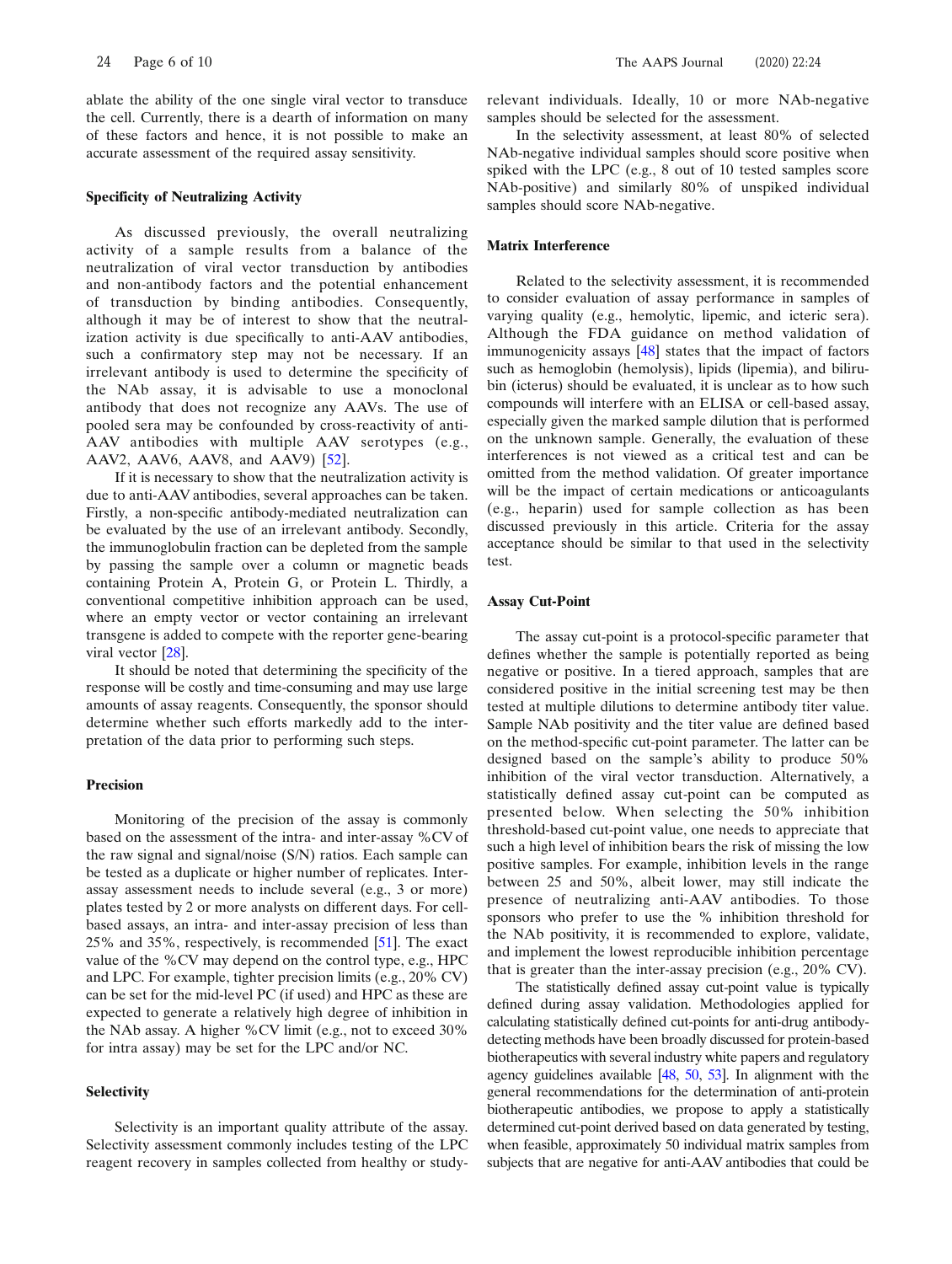defined as producing < 50% inhibition of viral vector transduction. A high percentage of therapeutic treatment-naïve individuals may be expected to be NAb-positive due to environmental exposure to the AAVs [[24](#page-7-0)]. High number of NAb positive samples among randomly selected samples may significantly complicate the analysis of data generated during statistical cutpoint determination. One approach can be to remove any samples generating greater than 50% signal inhibition in the assay as these may be assumed as true NAb-positive. The remaining selection of the samples will then be used to produce the data required for the cut-point calculations. One needs to realize that this approach may require initial analysis of a large number of individual samples in order to find 50 matrix samples with no anti-AAV positivity. Alternative methods to selecting individual samples and analyzing data generated in the initial cut-point evaluation are actively discussed within the industry [[54](#page-8-0)–[56\]](#page-8-0).

Other matrix factors may exhibit NAb-like activity in the assay [[28](#page-8-0)]. Whether the signal observed in the NAb assay is caused by antibodies or is a result of other factors can be confirmed by applying immunoglobulin depletion (e.g., with Protein A/G/L) from the sample.

## DATA REPORTING

Detection of anti-AAV antibodies is commonly conducted in a tiered-based approach in which samples are initially screened for possible NAb positivity and those that are deemed screen positive are assessed in multiple dilution test to determine final antibody titer value. The final reportable antibody score (positive/negative) and the semiquantitative titer value are reported. As previously discussed, a 50% viral vector inhibition threshold or a statistically set method-specific cut-point may be used in both screen and titer tiers of the assay. Regardless of the type of cut-point that is used for determining NAb positivity, the results from the NAb assay will be commonly reported as a titer. Alternative approaches such as the % neutralization/μL matrix at a particular dilution can be employed. Both positive/negative status of the sample and antibody titer value can be used to determine possible correlation with the clinical outcome and therefore, NAb status for all samples tested is expected.

## COMPANION DIAGNOSTIC OR SIMILAR LABORATORY DEVELOPED TESTS

The presence of pre-existing antibodies (neutralizing or binding) has been used as an exclusion criterion in some clinical trials. If a test is used to select patients for inclusion in the clinical trial based upon their pre-study anti-AAV antibody titer, it is logical that such a test will be required once the drug has been approved since there will be no efficacy or safety data available for the use of the GTx in patients with anti-AAV titers higher than the level used as the exclusion criterion. Under such circumstances, a relevant test (companion diagnostic, CDx, or a laboratory-developed test, LDT) may be required at the time of submission of the marketing application for the GTx product [[57\]](#page-9-0). The availability of a companion diagnostic assay will be of great importance when determining the timing of re-administration of the GTx, if re-administration is indeed required. The details of the development of a CDx are beyond the scope of this manuscript. However, there are several important points to be considered regarding what would make a successful companion diagnostic test.

As stated in the FDA guidance titled "In Vitro Companion Diagnostic Devices," IVD companion diagnostics are, by definition, essential for the safe and effective use of a corresponding therapeutic product and may be used to: (1) identify patients who are most likely to benefit from the therapeutic product; (2) identify patients likely to be at increased risk for serious adverse reactions as a result of treatment with the therapeutic product; (3) monitor response to treatment with the therapeutic product for the purpose of adjusting treatment (e.g., schedule, dose, discontinuation) to achieve improved safety or effectiveness; or (4) identify patients in the population for whom the therapeutic product has been adequately studied and found to be safe and effective [[58\]](#page-9-0).

The ideal companion diagnostic is one that is robust and can be used at the point of care. As currently configured, cellbased NAb assays may not be able to meet this ideal. Alternatively, TAb assays that may be applied for pretreatment assessment of patients are quicker and less laborious in execution, factors that would facilitate development as a CDx. In clinical trials for Zolgensma®, subjects were required to have a pre-study anti-AAV9 antibody of  $\leq$ 1:50 as measured using a binding ELISA assay. Few subjects were excluded from the clinical trial based on this exclusion criterion due the age of the patient population  $\ll$  2 years of age). At this age, the patients will have had limited environmental exposure to AAV and hence will likely have low to no antibody titers. This criterion also applies to therapeutic use of Zolgensma® [[34\]](#page-8-0).

## SUMMARY AND CONCLUSIONS

Neutralizing anti-AAV antibodies are a sub-class of the total anti-AAV antibodies which, along with non-neutralizing antibodies, occur due to natural exposure to wild type AAVs and/or to administration of the AAV vectors. The inhibitory effects of NAbs on the transgene expression (i.e., expression of mRNA or protein) have been clearly demonstrated in animals in vivo [[28,](#page-8-0) [59](#page-9-0)–[61\]](#page-9-0). However, in vivo methods have limited utility and were not employed in human clinical studies where inhibitory effects of anti-AAV NAbs were observed as well [[21,](#page-7-0) [31](#page-8-0), [32](#page-8-0)], thus limiting our ability to explore in vitro test correlates of inhibition. In vitro methods are more practical and investigators are encouraged to assess levels of NAbs prior to and after the administration of the AAV GTx. However, different assay methodologies, assay sensitivities, the manner in which the assay titers are calculated, and data are reported, limiting the utility of comparing results across studies. This paper provides recommendations for development and validation of the cell-based methods for the detection and measurement of anti-AAV NAbs including selection of cell lines and culture conditions, selection of surrogate vectors and reporter genes, matrix selection, characterization of positive and negative NAb controls, and determinations of assay cut-point. Provided are also general recommendations on the key assay validation parameters such sensitivity, specificity, precision, selectivity,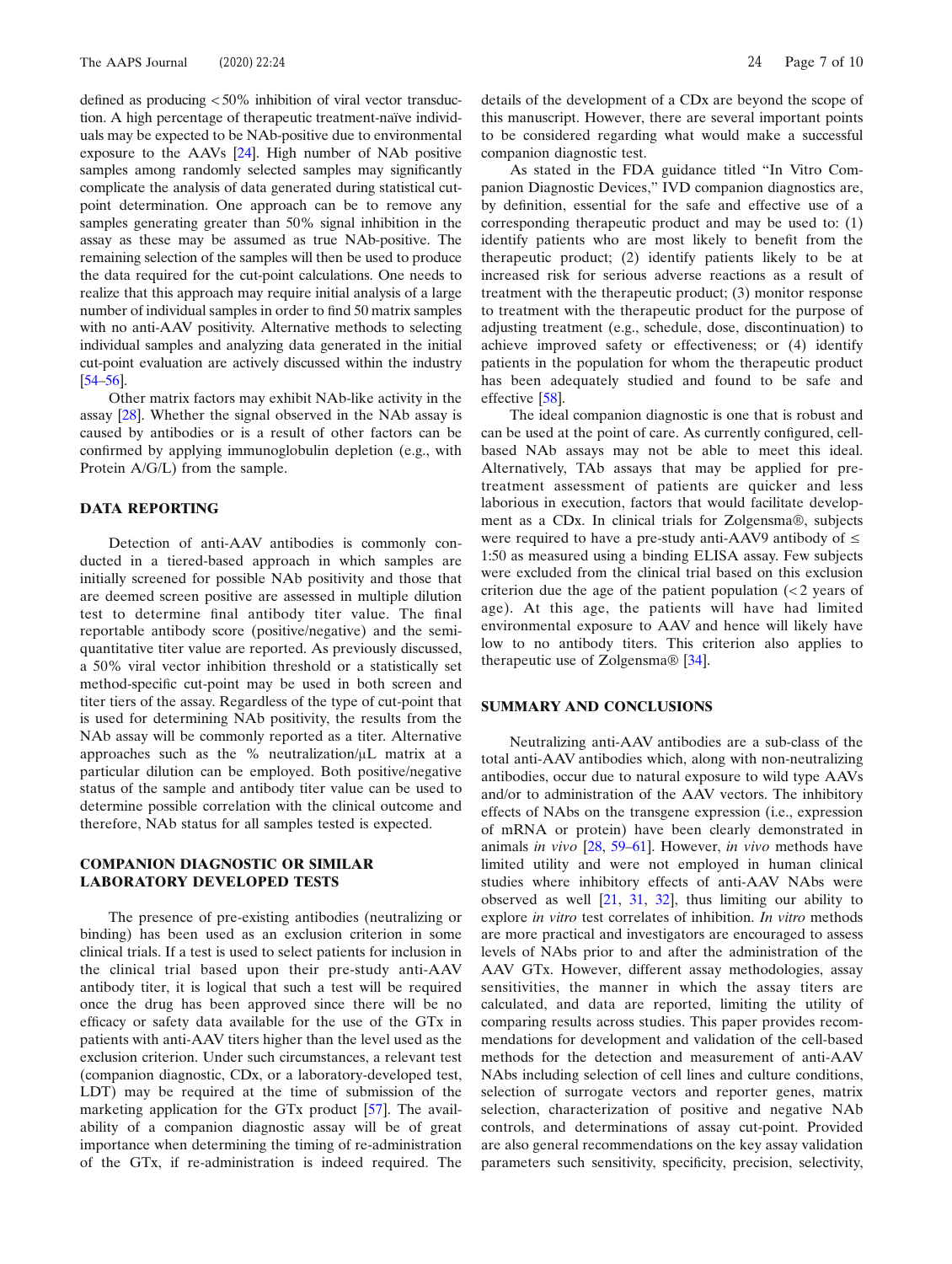<span id="page-7-0"></span>and interference. Industry-wide experiences with the cellbased assays for neutralizing antibodies against recombinant therapeutic proteins were used, wherever appropriate, as the basis for these recommendations. This paper is a result of a consensus between multiple scientists involved with various aspects of GTx. It is hoped that recommendations outlined here will help assay developers and clinicians alike to apply more harmonized strategies for immunogenicity assessment of GTx products.

## ACKNOWLEDGMENTS

Manuscript authors worked as part of the American Association of Pharmaceutical Scientists community and are sincerely grateful to the entire AAPS organization for the support and opportunities provided.

#### **GLOSSARY**

AAV adeno-associated virus

AAV binding (total) antibodies (TAb) immunoglobulins able to specifically bind to AAV capsid protein epitopes. These antibodies may be neutralizing or non-neutralizing

AAV neutralizing antibodies (NAb) immunoglobulins able to specifically bind to AAV capsid protein epitopes and inhibit one or more critical steps involved in AAV infectivity and cell transduction

Companion diagnostic (CDx) an in vitro test method which provides information that is essential for the safe and effective use of a corresponding drug or biologic product

Gene therapy (GTx) a technique that uses genes, or genetic modification, to treat or prevent disease

Transgenea gene that is transferred due to GTx treatment

Transgene expression of mRNA or protein

Viral vector viral based tools used to deliver genetical material to cells

#### **REFERENCES**

- 1. Long BR, Sandza K, Holcomb J, Crockett L, Hayes GM, Arens J, et al. The impact of pre-existing immunity on the non-clinical pharmacodynamics of AAV5-based gene therapy. Mol Ther Methods Clin Dev. 2019;13:440–52. [https://doi.org/10.1016/](http://dx.doi.org/10.1016/j.omtm.2019.03.006) [j.omtm.2019.03.006.](http://dx.doi.org/10.1016/j.omtm.2019.03.006)
- 2. Fitzpatrick Z, Leborgne C, Barbon E, Masat E, Ronzitti G, van Wittenberghe L, et al. Influence of pre-existing anti-capsid neutralizing and binding antibodies on AAV vector transduction. Mol Ther Methods Clin Dev. 2018;9:119–29. [https://doi.org/](http://dx.doi.org/10.1016/j.omtm.2018.02.003) [10.1016/j.omtm.2018.02.003.](http://dx.doi.org/10.1016/j.omtm.2018.02.003)
- 3. MacLachlan TK, Milton MN, Turner O, Tukov F, Choi VW, Penraat J, et al. Nonclinical safety evaluation of scAAV8- RLBP1 for treatment of RLBP1 retinitis pigmentosa. Mol Ther Methods Clin Dev. 2018;8:105–20. [https://doi.org/10.1016/](http://dx.doi.org/10.1016/j.omtm.2017.12.001) [j.omtm.2017.12.001.](http://dx.doi.org/10.1016/j.omtm.2017.12.001)
- Berry G, Murlidharan G, Asokan A. 30. Modulation of intracellular calcium enhances AAV transduction in the CNS. Mol Ther. 2016;24:S14. [https://doi.org/10.1016/S1525-](http://dx.doi.org/10.1016/S1525-0016(16)32839-8) [0016\(16\)32839-8](http://dx.doi.org/10.1016/S1525-0016(16)32839-8).
- 5. Hirosue S, Senn K, Clément N, Nonnenmacher M, Gigout L, Linden RM, et al. Effect of inhibition of dynein function and microtubule-altering drugs on AAV2 transduction. 2007;Virology, 367(1):10–8. [https://doi.org/10.1016/j.virol.2007.05.009](http://dx.doi.org/10.1016/j.virol.2007.05.009).
- 6. Virella-Lowell I, Poirier A, Chesnut KA, Brantly M, Flotte TR. Inhibition of recombinant adeno-associated virus (rAAV) transduction by bronchial secretions from cystic fibrosis patients. Gene Ther. 2000;7(20):1783–9. [https://doi.org/10.1038/](http://dx.doi.org/10.1038/sj.gt.3301268) si.gt.3301268.
- 7. Nonnenmacher M, Weber T. Intracellular transport of recombinant adeno-associated virus vectors. Gene Ther. 2012;19:649– 58. [https://doi.org/10.1038/gt.2012.6](http://dx.doi.org/10.1038/gt.2012.6).
- 8. Bartlett JS, Wilcher R, Samulski RJ. Infectious entry pathway of adeno-associated virus and adeno-associated virus vectors. J Virol. 2000;74(6):2777–85. [https://doi.org/10.1128/jvi.74.6.2777-](http://dx.doi.org/10.1128/jvi.74.6.2777-2785.2000) [2785.2000.](http://dx.doi.org/10.1128/jvi.74.6.2777-2785.2000)
- 9. Xiao P-J, Mitchell AM, Huang L, Li C, Samulski RJ. Disruption of microtubules post-virus entry enhances adeno-associated virus vector transduction. Hum Gene Ther. 2016;27(4):309–24. [https://doi.org/10.1089/hum.2016.008.](http://dx.doi.org/10.1089/hum.2016.008)
- 10. Schultz BR, Chamberlain JS. Recombinant adeno-associated virus transduction and integration. Mol Ther. 2008;16(7):1189– 99. [https://doi.org/10.1038/mt.2008.103.](http://dx.doi.org/10.1038/mt.2008.103)
- 11. Bottermann M, Foss S, van Tienen LM, Vaysburd M, Cruickshank J, O'Connell K, et al. TRIM21 mediates antibody inhibition of adenovirus-based gene delivery and vaccination. Proc Natl Acad Sci U S A. 2018;115(41):10440–5. [https://doi.org/](http://dx.doi.org/10.1073/pnas.1806314115) [10.1073/pnas.1806314115](http://dx.doi.org/10.1073/pnas.1806314115).
- 12. Ding W, Zhang L, Yan Z, Engelhardt JF. Intracellular trafficking of adeno-associated viral vectors. Gene Ther. 2005;12(11):873–80. [https://doi.org/10.1038/sj.gt.3302527.](http://dx.doi.org/10.1038/sj.gt.3302527)
- 13. Rogers GL, Martino AT, Aslanidi GV, Jayandharan GR, Srivastava A, Herzog RW. Innate immune responses to AAV vectors. Front Microbiol. 2011;2:194. [https://doi.org/10.3389/](http://dx.doi.org/10.3389/fmicb.2011.00194) [fmicb.2011.00194](http://dx.doi.org/10.3389/fmicb.2011.00194).
- 14. Suzuki M, Bertin TK, Rogers GL, Cela RG, Zolotukhin I, Palmer DJ, et al. Differential type I interferon-dependent transgene silencing of helper-dependent adenoviral vs. adenoassociated viral vectors in vivo. Mol Ther. 2013;21(4):796–805. [https://doi.org/10.1038/mt.2012.277](http://dx.doi.org/10.1038/mt.2012.277).
- 15. Akache B, Grimm D, Pandey K, Yant SR, Xu H, Kay MA. The 37/67-kilodalton laminin receptor is a receptor for adenoassociated virus serotypes 8, 2, 3, and 9. J Virol. 2006;80(19):9831–6. [https://doi.org/10.1128/JVI.00878-06](http://dx.doi.org/10.1128/JVI.00878-06).
- 16. Bell CL, Vandenberghe LH, Bell P, Limberis MP, Gao G-P, Van Vliet K, et al. The AAV9 receptor and its modification to improve in vivo lung gene transfer in mice. J Clin Invest. 2011;121(6):2427–35. [https://doi.org/10.1172/JCI57367](http://dx.doi.org/10.1172/JCI57367).
- 17. Shen S, Bryant KD, Sun J, Brown SM, Troupes A, Pulicherla N, et al. Glycan binding avidity determines the systemic fate of adeno-associated virus type 9. J Virol. 2012;86(19):10408–17. [https://doi.org/10.1128/JVI.01155-12.](http://dx.doi.org/10.1128/JVI.01155-12)
- 18. Duan D, Li Q, Kao AW, Yue Y, Pessin JE, Engelhardt JF. Dynamin is required for recombinant adeno-associated virus type 2 infection. J Virol. 1999;73(12):10371–6.
- 19. McEwan WA, Tam JC, Watkinson RE, Bidgood SR, Mallery DL, James LC. Intracellular antibody-bound pathogens stimulate immune signaling via the Fc receptor TRIM21. Nat Immunol. 2013;14(4):327–36. [https://doi.org/10.1038/ni.2548](http://dx.doi.org/10.1038/ni.2548).
- 20. Mallery DL, McEwan WA, Bidgood SR, Towers GJ, Johnson CM, James LC. Antibodies mediate intracellular immunity through tripartite motif-containing 21 (TRIM21). Proc Natl Acad Sci U S A. 2010;107(46):19985–90. [https://doi.org/10.1073/](http://dx.doi.org/10.1073/pnas.1014074107) [pnas.1014074107](http://dx.doi.org/10.1073/pnas.1014074107).
- 21. Manno CS, Pierce GF, Arruda VR, Glader B, Ragni M, Rasko JJ, et al. Successful transduction of liver in hemophilia by AAVfactor IX and limitations imposed by the host immune response. Nat Med. 2006;12(3):342–7. [https://doi.org/10.1038/nm1358](http://dx.doi.org/10.1038/nm1358).
- Mingozzi F, High KA. Overcoming the host immune response to adeno-associated virus gene delivery vectors: the race between clearance, tolerance, neutralization, and escape. Ann Rev Virol. 2017;4(1):511–34. [https://doi.org/10.1146/annurev-vi](http://dx.doi.org/10.1146/annurev-virology-101416-041936)[rology-101416-041936](http://dx.doi.org/10.1146/annurev-virology-101416-041936).
- 23. Mingozzi F, Maus MV, Hui DJ, Sabatino DE, Murphy SL, Rasko JE, et al. CD8(+) T-cell responses to adeno-associated virus capsid in humans. Nat Med. 2007;13(4):419–22. [https://](http://dx.doi.org/10.1038/nm1549) [doi.org/10.1038/nm1549.](http://dx.doi.org/10.1038/nm1549)
- 24. Boutin S, Monteilhet V, Veron P, Leborgne C, Benveniste O, Montus MF, et al. Prevalence of serum IgG and neutralizing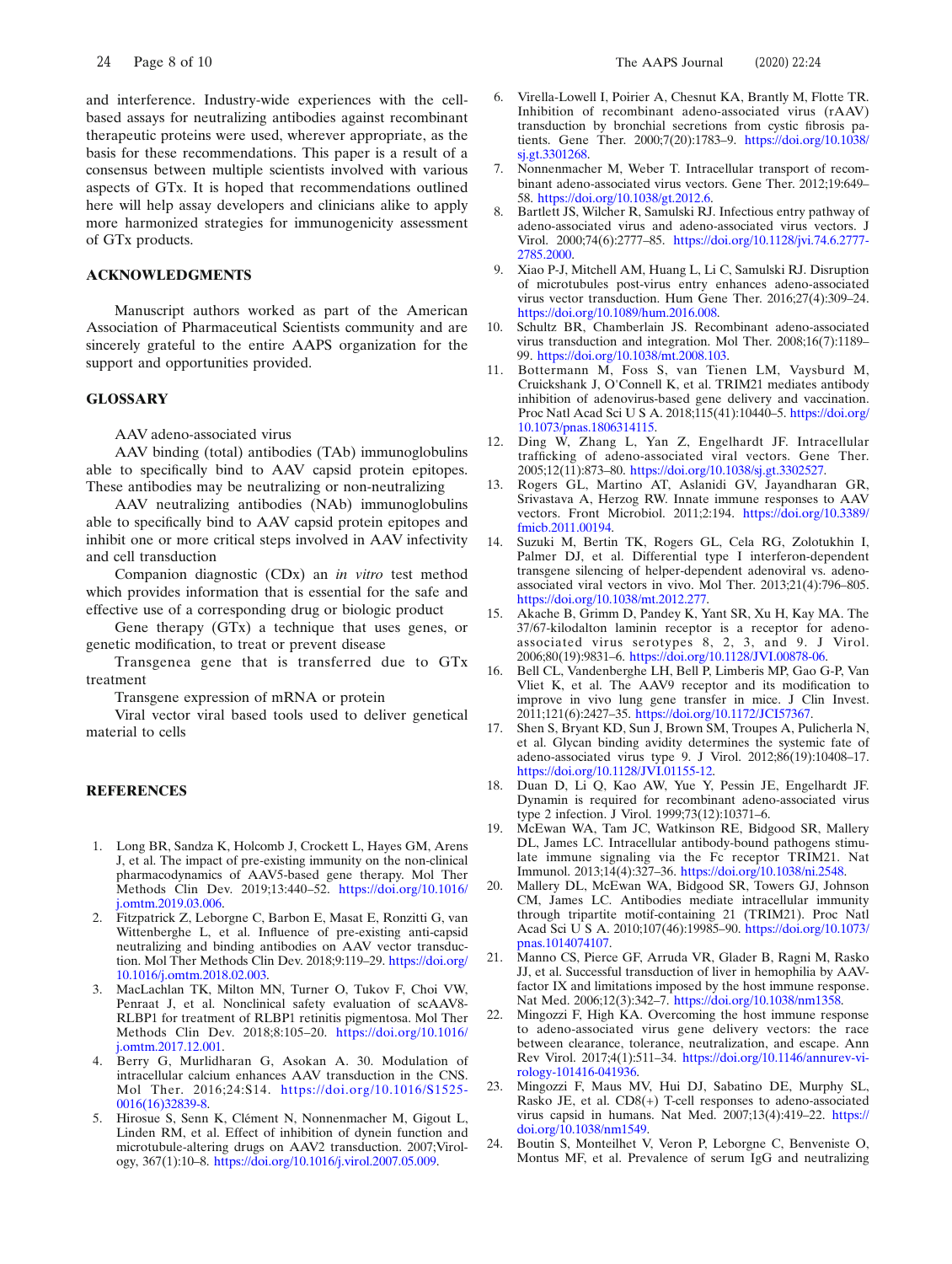<span id="page-8-0"></span>factors against adeno-associated virus (AAV) types 1, 2, 5, 6, 8, and 9 in the healthy population: implications for gene therapy using AAV vectors. Hum Gene Ther. 2010;21(6):704–12. [https://](http://dx.doi.org/10.1089/hum.2009.182) [doi.org/10.1089/hum.2009.182](http://dx.doi.org/10.1089/hum.2009.182).

- 25. Li C, Narkbunnam N, Samulski RJ, Asokan A, Hu G, Jacobson LJ, et al. Neutralizing antibodies against adeno-associated virus examined prospectively in pediatric patients with hemophilia. Gene Ther. 2012;19(3):288–94. [https://doi.org/10.1038/](http://dx.doi.org/10.1038/gt.2011.90) [gt.2011.90.](http://dx.doi.org/10.1038/gt.2011.90)
- 26. Murphy SL, Li H, Mingozzi F, Sabatino DE, Hui DJ, Edmonson SA, et al. Diverse IgG subclass responses to adeno-associated virus infection and vector administration. J Med Virol. 2009;81(1):65–74. [https://doi.org/10.1002/jmv.21360.](http://dx.doi.org/10.1002/jmv.21360)
- 27. Calcedo R, Chichester JA, Wilson JM. Assessment of humoral, innate, and T-cell immune responses to adeno-associated virus vectors. Hum Gene Ther Methods. 2018. [https://doi.org/10.1089/](http://dx.doi.org/10.1089/hum.2018.038) [hum.2018.038.](http://dx.doi.org/10.1089/hum.2018.038)
- 28. Falese L, Sandza K, Yates B, Triffault S, Gangar S, Long B, et al. Strategy to detect pre-existing immunity to AAV gene therapy. Gene Ther. 2017;24(12):768–78. [https://doi.org/10.1038/](http://dx.doi.org/10.1038/gt.2017.95) [gt.2017.95](http://dx.doi.org/10.1038/gt.2017.95).
- 29. Meliani A, Leborgne C, Triffault S, Jeanson-Leh L, Veron P, Mingozzi F. Determination of anti-adeno-associated virus vector neutralizing antibody titer with an in vitro reporter system. Hum Gene Ther Methods. 2015;26(2):45–53. [https://doi.org/10.1089/](http://dx.doi.org/10.1089/hgtb.2015.037) [hgtb.2015.037.](http://dx.doi.org/10.1089/hgtb.2015.037)
- 30. Thwaite R, Pages G, Chillon M, Bosch A. AAVrh.10 immunogenicity in mice and humans. Relevance of antibody crossreactivity in human gene therapy. Gene Ther. 2015;22(2):196– 201. [https://doi.org/10.1038/gt.2014.103](http://dx.doi.org/10.1038/gt.2014.103).
- 31. George LA, Sullivan SK, Giermasz A, Rasko JEJ, Samelson-Jones BJ, Ducore J, et al. Hemophilia B gene therapy with a high-specific-activity factor IX variant. N Engl J Med. 2017;377(23):2215–27. [https://doi.org/10.1056/NEJMoa1708538.](http://dx.doi.org/10.1056/NEJMoa1708538)
- 32. Jiang H, Couto LB, Patarroyo-White S, Liu T, Nagy D, Vargas JA, et al. Effects of transient immunosuppression on adenoassociated, virus-mediated, liver-directed gene transfer in rhesus macaques and implications for human gene therapy. Blood. 2006;108(10):3321–8. [https://doi.org/10.1182/blood-2006-](http://dx.doi.org/10.1182/blood-2006-04-017913) [04-017913](http://dx.doi.org/10.1182/blood-2006-04-017913).
- 33. Meadows AS, Pineda RJ, Goodchild L, Bobo TA, Fu H. Threshold for pre-existing antibody levels limiting transduction efficiency of systemic rAAV9 gene delivery: relevance for translation. Mol Ther Methods Clin Dev. 2019;13:453–62. [https://doi.org/10.1016/j.omtm.2019.04.004](http://dx.doi.org/10.1016/j.omtm.2019.04.004).
- 34. Zolgensma Package Insert. 2019 [cited 2019 October 18]; Available from: [https://www.fda.gov/media/126109/download.](https://www.fda.gov/media/126109/download)
- 35. Majowicz A, Nijmeijer B, Lampen MH, Spronck L, de Haan M, Petry H, et al. Therapeutic hFIX activity achieved after single AAV5-hFIX treatment in hemophilia B patients and NHPs with pre-existing anti-AAV5 NABs. Mol Ther Methods Clin Dev. 2019;14:27–36. [https://doi.org/10.1016/j.omtm.2019.05.009.](http://dx.doi.org/10.1016/j.omtm.2019.05.009)
- 36. Martino AT, Suzuki M, Markusic DM, Zolotukhin I, Ryals RC, Moghimi B, et al. The genome of self-complementary adenoassociated viral vectors increases Toll-like receptor 9-dependent innate immune responses in the liver. Blood. 2011;117(24):6459– 68. [https://doi.org/10.1182/blood-2010-10-314518.](http://dx.doi.org/10.1182/blood-2010-10-314518)
- 37. Tseng YS, Gurda BL, Chipman P, McKenna R, Afione S, Chiorini JA, et al. Adeno-associated virus serotype 1 (AAV1) and AAV5-antibody complex structures reveal evolutionary commonalities in parvovirus antigenic reactivity. J Virol. 2015;89(3):1794–808. [https://doi.org/10.1128/jvi.02710-14](http://dx.doi.org/10.1128/jvi.02710-14).
- 38. Guo P, Zhang J, Chrzanowski M, Huang J, Chew H, Firrman JA, et al. Rapid AAV-neutralizing antibody determination with a cell-binding assay. Mol Ther Methods Clin Dev. 2019;13:40–6. [https://doi.org/10.1016/j.omtm.2018.11.007](http://dx.doi.org/10.1016/j.omtm.2018.11.007).
- 39. Wang D, Zhong L, Li M, Li J, Tran K, Ren L, et al. Adenoassociated virus neutralizing antibodies in large animals and their impact on brain intraparenchymal gene transfer. Mol Ther Methods Clin Dev. 2018;11:65–72. [https://doi.org/10.1016/](http://dx.doi.org/10.1016/j.omtm.2018.09.003) [j.omtm.2018.09.003.](http://dx.doi.org/10.1016/j.omtm.2018.09.003)
- 40. Jiang T, Xing B, Rao J. Recent developments of biological reporter technology for detecting gene expression. Biotechnol Genet Eng Rev. 2008;25:41–75. [https://doi.org/10.5661/bger-25-](http://dx.doi.org/10.5661/bger-25-41) [41.](http://dx.doi.org/10.5661/bger-25-41)
- 41. Kruzik A, Koppensteiner H, Fetahagic D, Hartlieb B, Dorn S, Romeder-Finger S, et al. Detection of biologically relevant lowtiter neutralizing antibodies against adeno-associated virus require sensitive in vitro assays. Hum Gene Ther Methods. 2019;30(2):35–43. [https://doi.org/10.1089/hgtb.2018.263.](http://dx.doi.org/10.1089/hgtb.2018.263)
- 42. Mingozzi F, High KA. Immune responses to AAV vectors: overcoming barriers to successful gene therapy. Blood. 2013;122(1):23–36. [https://doi.org/10.1182/blood-2013-01-306647](http://dx.doi.org/10.1182/blood-2013-01-306647).
- 43. Hermanrud C, Ryner M, Luft T, Jensen PE, Ingenhoven K, Rat D, et al. Development and validation of cell-based luciferase reporter gene assays for measuring neutralizing anti-drug antibodies against interferon beta. J Immunol Methods. 2016;430:1–9. [https://doi.org/10.1016/j.jim.2016.01.004](http://dx.doi.org/10.1016/j.jim.2016.01.004).
- 44. Cherukuri A, Cahan H, de Hart G, Van Tuyl A, Slasor P, Bray L, et al. Immunogenicity to cerliponase alfa intracerebroventricular enzyme replacement therapy for CLN2 disease: results from a phase 1/2 study. Clin Immunol. 2018;197:68–76. [https://](http://dx.doi.org/10.1016/j.clim.2018.09.003) [doi.org/10.1016/j.clim.2018.09.003](http://dx.doi.org/10.1016/j.clim.2018.09.003).
- 45. Summerford C, Samulski RJ. Membrane-associated heparan sulfate proteoglycan is a receptor for adeno-associated virus type 2 virions. J Virol. 1998;72(2):1438–45.
- 46. Woodard KT, Liang KJ, Bennett WC, Samulski RJ. Heparan sulfate binding promotes accumulation of intravitreally delivered adeno-associated viral vectors at the retina for enhanced transduction but weakly influences tropism. J Virol. 2016;90(21):9878–88. [https://doi.org/10.1128/jvi.01568-16](http://dx.doi.org/10.1128/jvi.01568-16).
- 47. Calcedo R, Morizono H, Wang L, McCarter R, He J, Jones D, et al. Adeno-associated virus antibody profiles in newborns, children, and adolescents. Clin Vaccine Immunol. 2011;18(9):1586–8. [https://doi.org/10.1128/cvi.05107-11](http://dx.doi.org/10.1128/cvi.05107-11).
- 48. Immunogenicity Testing of Therapeutic Protein Products —Developing and Validating Assays for Anti-Drug Antibody Detection. Guidance for Industry. U.S. Department of Health and Human Services Food and Drug Administration. Center for Drug Evaluation and Research (CDER). Center for Biologics Evaluation and Research (CBER); 2019 [cited 2019 July]; Available from: [https://www.fda.gov/media/119788/download.](https://www.fda.gov/media/119788/download)
- 49. Leborgne C, Latournerie V, Boutin S, Desgue D, Quere A, Pignot E, et al. Prevalence and long-term monitoring of humoral immunity against adeno-associated virus in Duchenne muscular dystrophy patients. Cell Immunol. 2019;342:103780. [https://doi.org/10.1016/j.cellimm.2018.03.004](http://dx.doi.org/10.1016/j.cellimm.2018.03.004).
- 50. Shankar G, Devanarayan V, Amaravadi L, Barrett YC, Bowsher R, Finco-Kent D, et al. Recommendations for the validation of immunoassays used for detection of host antibodies against biotechnology products. J Pharm Biomed Anal. 2008;48(5):1267–81. [https://doi.org/10.1016/j.jpba.2008.09.020](http://dx.doi.org/10.1016/j.jpba.2008.09.020).
- 51. Gupta S, Devanarayan V, Finco D, Gunn GR 3rd, Kirshner S, Richards S, et al. Recommendations for the validation of cellbased assays used for the detection of neutralizing antibody immune responses elicited against biological therapeutics. J Pharm Biomed Anal. 2011;55(5):878–88. [https://doi.org/10.1016/](http://dx.doi.org/10.1016/j.jpba.2011.03.038) [j.jpba.2011.03.038](http://dx.doi.org/10.1016/j.jpba.2011.03.038).
- 52. Colella P, Ronzitti G, Mingozzi F. Emerging issues in AAVmediated in vivo gene therapy. Mol Ther Methods Clin Dev. 2018;8:87–104. [https://doi.org/10.1016/j.omtm.2017.11.007](http://dx.doi.org/10.1016/j.omtm.2017.11.007).
- 53. Devanarayan V, Smith WC, Brunelle RL, Seger ME, Krug K, Bowsher RR. Recommendations for systematic statistical computation of immunogenicity cut points. AAPS J. 2017;19(5):1487–98. [https://doi.org/10.1208/s12248-017-0107-3](http://dx.doi.org/10.1208/s12248-017-0107-3).
- 54. Kumar SC, DelCarpini JA, Qu Q, Kane M, Gorovits B. Mitigation of pre-existing antibodies to a biotherapeutic in non-clinical species when establishing anti-drug antibody assay cutpoint. AAPS J. 2017;19(1):313–9. [https://doi.org/10.1208/](http://dx.doi.org/10.1208/s12248-016-0011-2) [s12248-016-0011-2](http://dx.doi.org/10.1208/s12248-016-0011-2).
- 55. Mikulskis A, Yeung D, Chen W, Mehta D, Amaravadi L. Novel data analysis methods to overcome cut point challenges and enable comprehensive assessment of antidrug binding activity in confirmatory assays. J Immunol Methods. 2013;392(1–2):38–48. [https://doi.org/10.1016/j.jim.2013.03.008](http://dx.doi.org/10.1016/j.jim.2013.03.008).
- 56. Schaarschmidt F, Hofmann M, Jaki T, Grun B, Hothorn LA. Statistical approaches for the determination of cut points in antidrug antibody bioassays. J Immunol Methods. 2015;418:84–100. [https://doi.org/10.1016/j.jim.2015.02.004](http://dx.doi.org/10.1016/j.jim.2015.02.004).